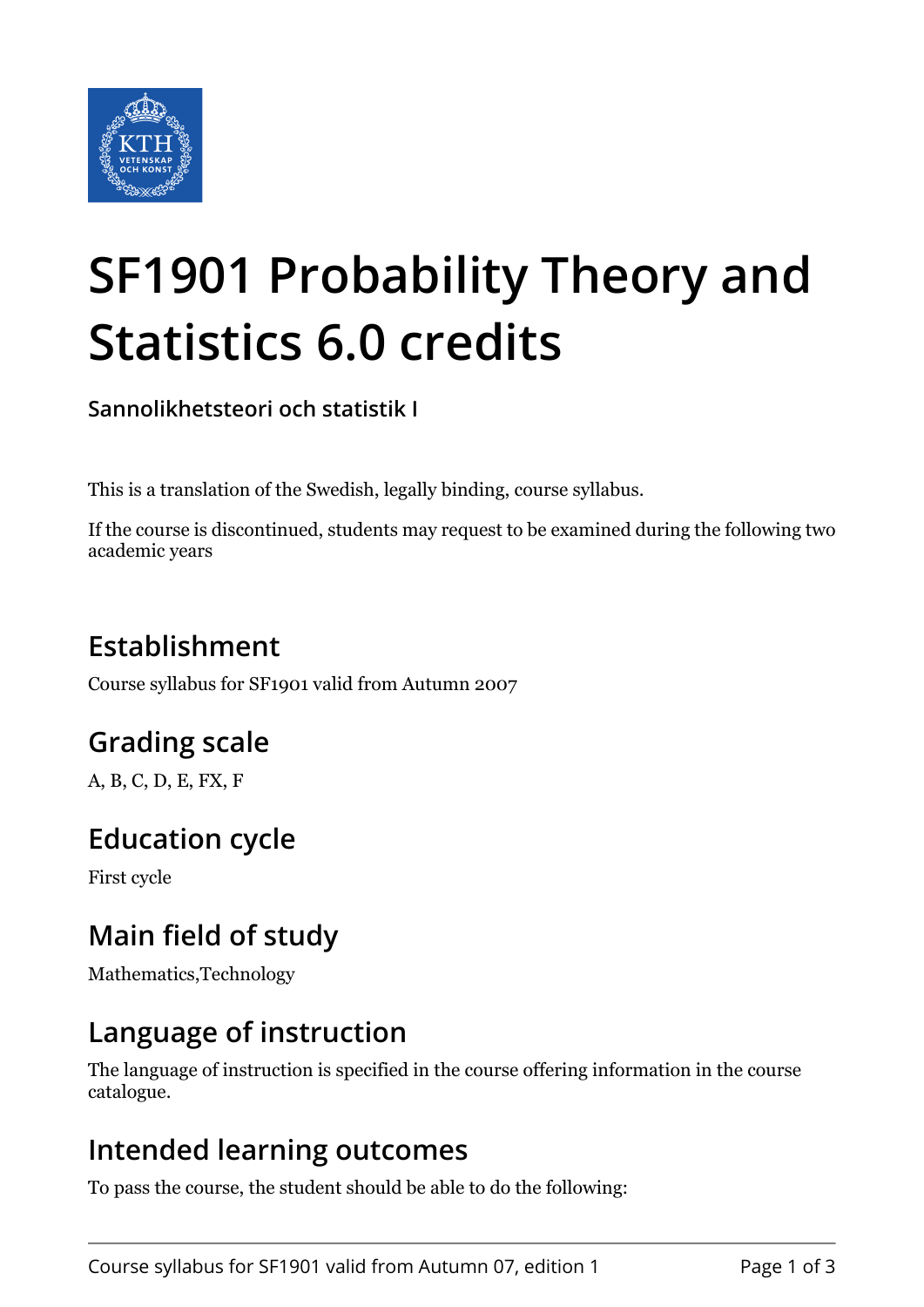- construct elementary statistical models for experiments
- describe standard models and explain the applicability of the models in given examples
- define and calculate descriptive quantities like expectation, variance, and percentiles for distributions and data sets.
- with standard methods calculate estimates of unknown quantities and quantify the uncertainty in these estimates
- value and compare methods of estimation
- analyse how measuring accuracy affect conclusions and quantify risks and error probabilities when testing statistical hypothesis

To receive the highest grade, the student should in addition be able to do the following:

 • Combine all the concepts and methods mentioned above in order to solve more complex problems.

#### **Course contents**

Basic concepts like probabilities, conditional probabilities and independent events. Discrete and continuous random variables, especially one dimensional random variables. Measures of location, scale and dependency of random variables and data sets. Common distributions and models: normal, binomial and Poisson distribution. Central limit theorem and Law of large numbers.

Descriptive statistics.

Point estimates and general methods of estimation as the method of maximum likelihood and least squares. General confidence intervals but specifically confidence intervals for mean and variance of normally distributed observations. Confidence intervals for proportions, difference in means and proportions.

Testing statistical hypothesis. Chi2-test of distribution, test of homogeneity and contingency. Linear regression.

## **Specific prerequisites**

Basic differential and integral calculus.

## **Course literature**

Blom et al. Sannolikhetslära och statistikteori med tillämpningar, Studentlitteratur Complemental material from the department.

## **Examination**

• TEN1 - Examination, 6.0 credits, grading scale: A, B, C, D, E, FX, F